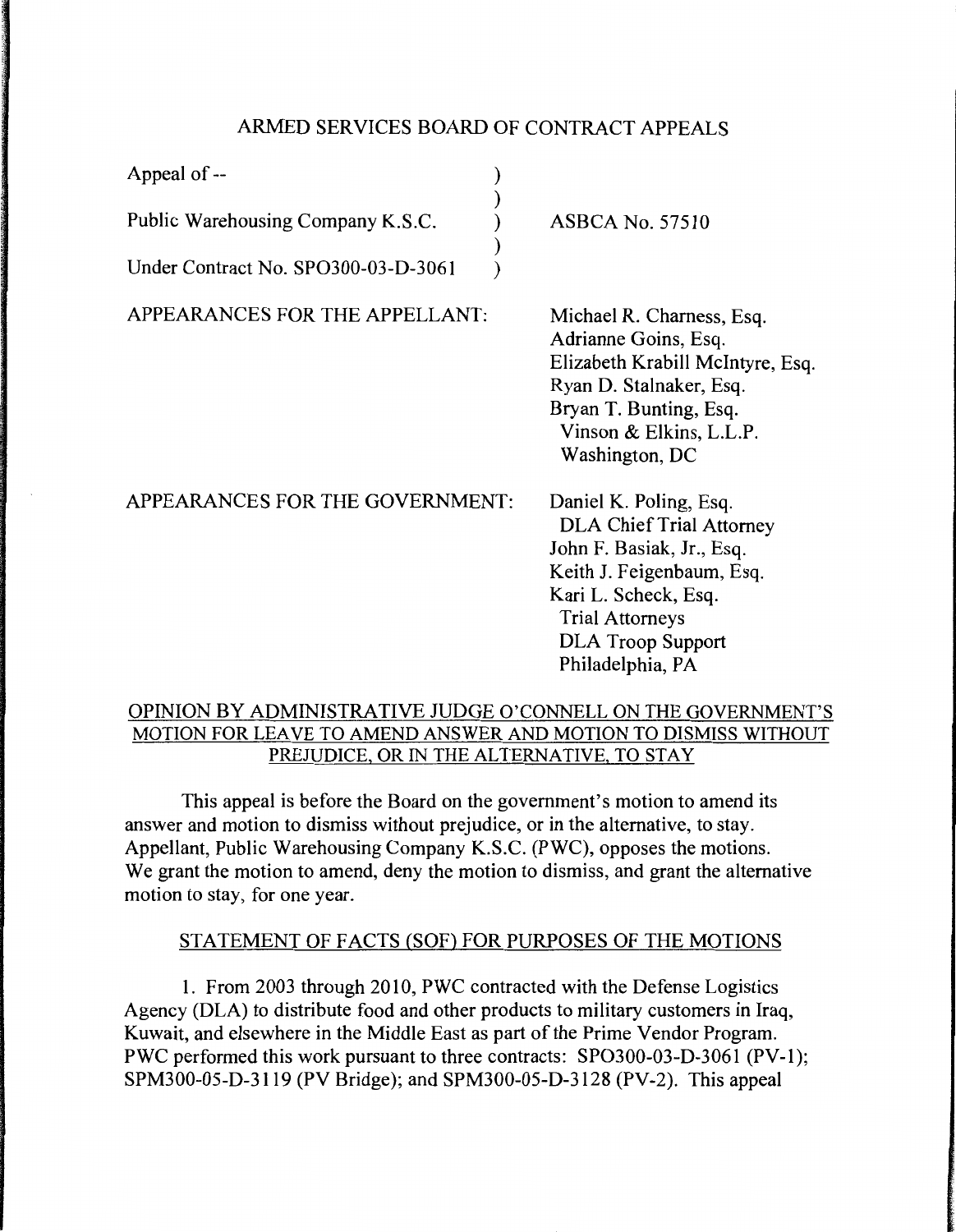concerns only the earliest period of performance of PV-1 between 2003 and 2004 under Modification 2. (App. opp'n at 5)

2. These contracts have produced a great deal of litigation between the parties. This is at least the eighth panel decision involving just the PV-1 contract.<sup>\*</sup> In this opinion, we will describe only those facts necessary for the pending motions.

3. The contract provided for charges based on a minimum three-day round trip by PWC's trucks, with per day charges for trips over the three-day minimum. In late 2004, PWC "discovered" that it had not billed the government for 779 truck trips that had departed between October 2003 and September 2004. (App. opp'n at 8)

4. The parties made some attempt to resolve the charges but on 21 September 2009, appellant submitted a certified claim to the contracting officer. PWC re-submitted the claim on 16 November 2010 because the person who had certified the claim lacked authority. (App. opp'n at 9; R4, tab 18)

5. In November 2009, a grand jury in the Northern District of Georgia issued an indictment against PWC for various fraud offenses arising from the contract at issue. That case is still pending.

6. The contracting officer did not issue a final decision (app. opp'n at 9). On 27 January 2011, PWC filed this appeal. After PWC filed its complaint on 3 March 2011, the government filed an answer on 21 April 2011 and a supplemental answer on 31 October 2011.

7. In the pending motions, DLA seeks leave to amend to assert affirmative defenses of first material breach and laches. PWC does not dispute that the government's proposed first material breach defenses are based on allegations in the indictment. For example, both the indictment and one of the proposed affirmative defenses allege that PWC overcharged the government by failing to purchase food from a vendor with a lower price because that vendor did not provide PWC a prompt payment discount, and that PWC misrepresented to the government that the requested vendor's

<sup>\*</sup> *PWC*, ASBCA No. 56022, 15-1 BCA 1 36,062

*PWC*, ASBCA No. 57510, 13 BCA ¶ 35,314

*PWC, ASBCA No. 56022, 13 BCA* 135,201

*PWC*, ASBCA No. 56022, 11-2 BCA 1 34, 788

*PWC*, ASBCA No. 56116, 09-2 BCA 1 34,264

*PWC*, ASBCA No. 56116, 09-1 BCA 1 34,038

*PWC, ASBCA No.* 56116, 08-1 BCA 133,787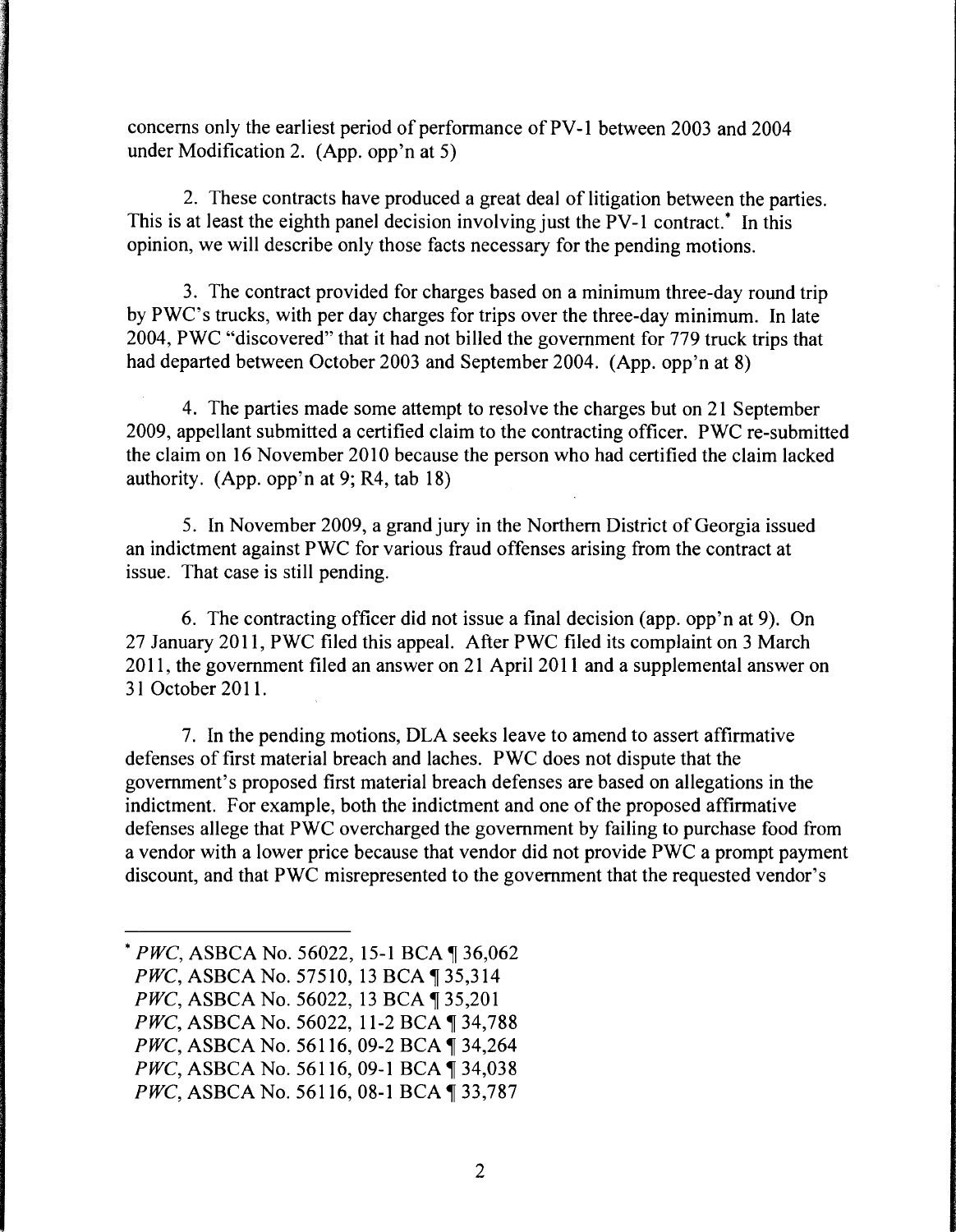price was higher than the vendor PWC used. *(Compare* gov't mot., ex. 4 at 31-32, *and*  ex. 6 at 24-25)

8. In its proposed laches defense, the government contends that PWC unreasonably delayed submitting its claim and asserts that, to the extent that DLA suffered prejudice as a result of delay, the claim is barred by laches (gov't mot., ex. 4 at 36).

#### DECISION

#### I. Motion to Amend

Under Board Rule  $6(d)$ , we "may permit either party to amend its pleading upon conditions fair to both parties." In exercising our discretion under this rule, the Board has looked to Rule 15 of the Federal Rules of Civil Procedure. FED. R. CIV. P. 15(a)(2) provides that "(t]he court should freely grant leave when justice so requires."

In *Foman* v. *Davis,* 371U.S.178, 182 (1962), the Supreme Court held that:

In the absence of any apparent or declared reason – such as undue delay, bad faith or dilatory motive on the part of the movant, repeated failure to cure deficiencies by amendments previously allowed, undue prejudice to the opposing party by virtue of allowance of the amendment, futility of amendment, etc.  $-$  the leave sought should, as the rules require, be "freely given."

Recently, in *Public Warehousing Company K.S.C.,* ASBCA No. 58088, 16-1 BCA  $\parallel$  36,555 (an appeal on the PV-2 contract), we granted the government leave to amend its answer to assert affirmative defenses, including first material breach defenses similar to those DLA seeks to add to this appeal. We rule once again that, although the government could have acted more quickly to seek leave to amend, on balance the equities favor granting the government's motion with respect to first material breach, which is the focus of the government's motion. On the other hand, the government does not explain why we should grant leave to add a laches defense, nor does it explain why it waited so long to seek leave to add this defense. We deny the motion with respect to that defense. The balance of this opinion relates only to the first material breach defenses.

In its opposition to DLA's motion, PWC's primary contention involves the length of time that both its claim and the appeal have been pending. Based on PWC's representation that the claim involves truck trips that departed between October 2003 and September 2004 (SOF  $\P$  3), we agree that the underlying events occurred quite a long time ago and that there are significant concerns about fading memories and stale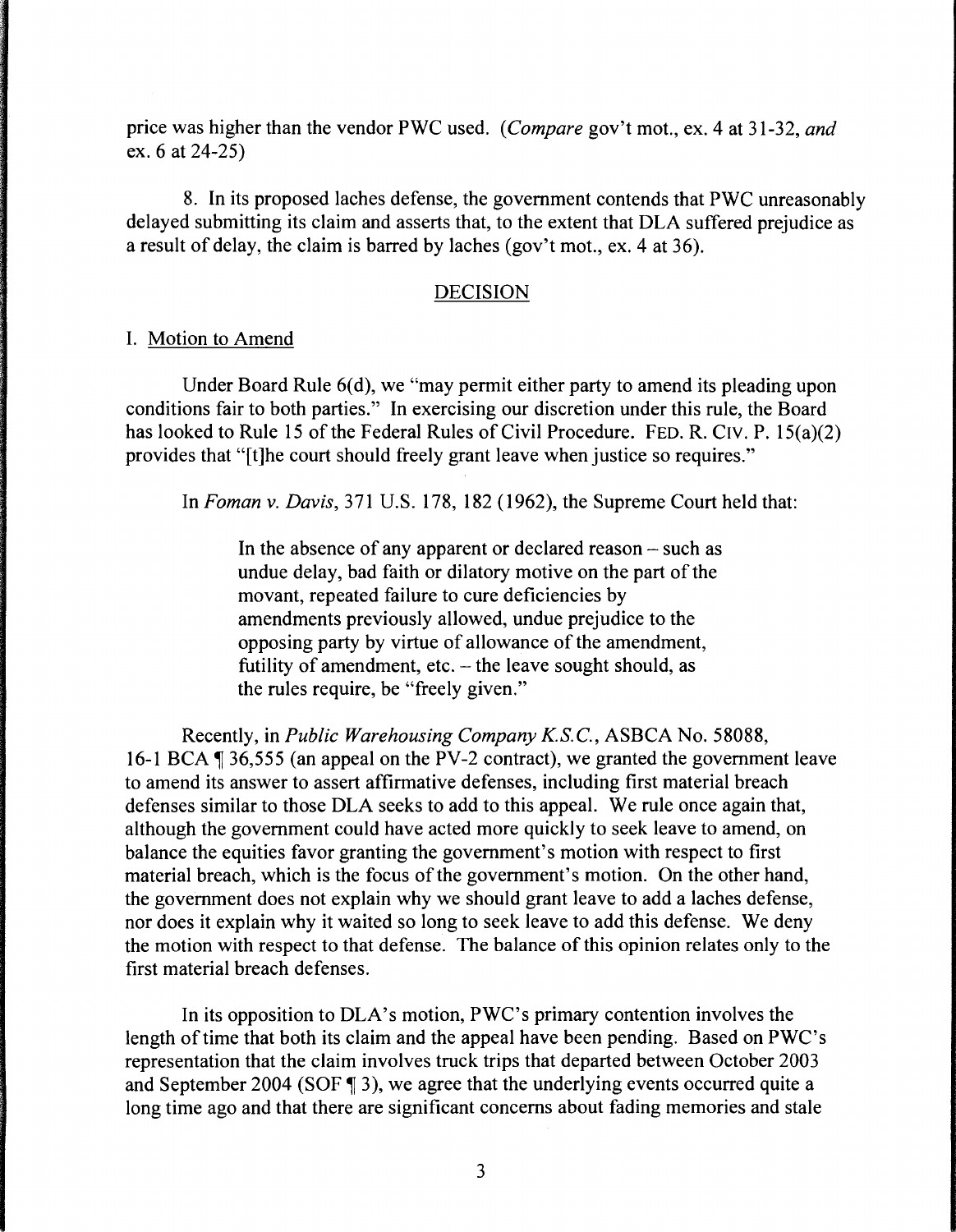evidence. Moreover, this appeal has been pending since January 2011 and is now more than six years old.

However, PWC must accept responsibility for much of the passage of time. PWC controlled when it submitted its claim to the contracting officer and chose to wait until nearly six years after the underlying events began to submit that claim, and more than seven years until it submitted a claim certified by an authorized official  $(SOF \P 4).$ 

With respect to the time that this appeal has been pending, in our November 2016 decision involving ASBCA No. 58088, we observed that close examination of the docket indicated that there had been little activity and that both parties prioritized other appeals involving the prime vendor contracts.  $PWC$ , 16-1 BCA  $\parallel$  36,555 at 178,042. PWC contends that this does not hold true for this appeal. We agree in part because there has been more activity in this appeal than there had been in ASBCA No. 58088. But PWC introduces this argument in its brief by stating that "PWC took [another appeal, ASBCA No. 56022] to trial...and immediately after that trial proceeded to press forward in this Appeal" (app. opp'n at 1).

We will accept this representation as true for purposes of this motion, but the hearing in ASBCA No. 56022 took place in July 2014. By PWC's own admission it only "proceeded to press forward" in this appeal when it had been pending for 3 .5 years. This is confirmed by examination of our docket. During the early stages of this appeal, the parties filed a number of joint status reports in which they informed the Board that they had chosen to prioritize other appeals. For example, in a 15 June 2012 joint status report submitted by PWC, the parties informed the Board that they "have been focusing their activities on PWC's other appeals, which have entailed continuing discovery in ASBCA No. 56022, litigating the government's motion to dismiss in ASBCA No. 58078, and preparing the pleadings and appeal file in ASBCA No. 58088." They further stated that, 18 months after filing, they still needed to confer on a schedule. Thus, PWC can hardly place all of the blame on DLA for the length of time that this appeal has been pending. The bottom line from our perspective is that for the period from October 2003 to July 2014, PWC must accept its share of the responsibility for the lapse of time.

We conclude, as we did in our November 2016 decision in ASBCA No. 58088, that the government would have been wiser to seek leave to amend its answer earlier, after the Board's 23 September 2014 decision in *Laguna Construction Co.,* ASBCA No. 58324, 14-1 BCA  $\sqrt{ }$  35,748. In that appeal, we granted the government summary judgment based on a first material breach defense after the contractor's officials pied guilty in a district court to taking kickbacks. But we also recognize that the government knew that Laguna had appealed that decision to the Federal Circuit. Until the court of appeals issued its opinion in *Laguna Construction Co. v. Carter,* 828 F .3d 1364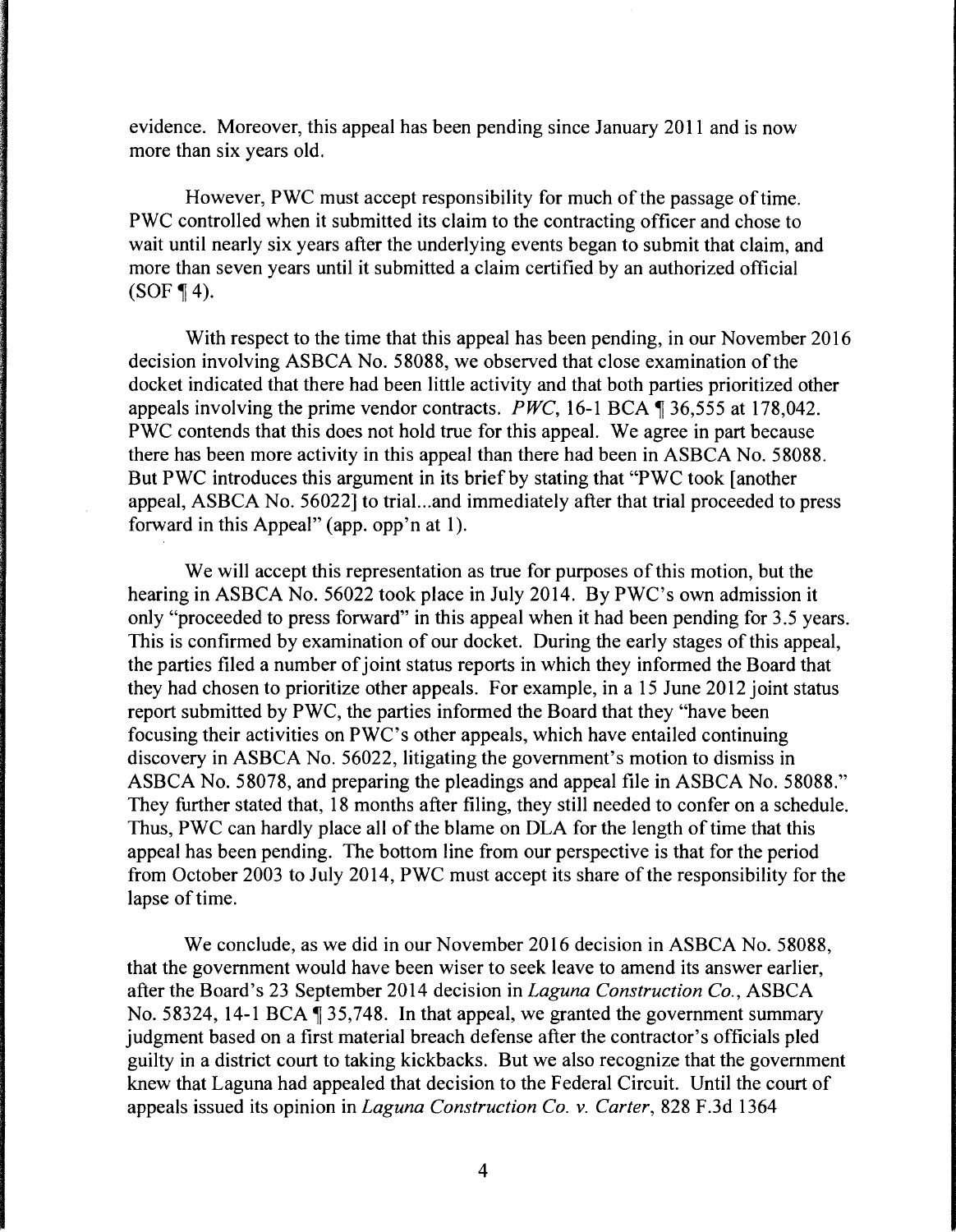(Fed. Cir. 2016), the government did not know that the first material breach defense would remain viable. Moreover, *Laguna* arose from guilty pleas by the contractor's officials. By contrast, PWC's district court criminal case remains pending (SOF  $\llbracket 6 \rrbracket$ ). Accordingly, as we did in our November 2016 opinion in ASBCA No. 58088, we find that the government's delay in seeking leave to amend its answer is at least partially excused by the uncertainty in the law of first material breach and the unresolved district court criminal case.

We also recognize that the government waited more than five months after the Federal Circuit's decision in *Laguna* before filing the pending motions. Under ordinary circumstances, this would have been a significant consideration in favor of denying leave to amend. But the totality of litigation on the prime vendor contracts, leads us to a different conclusion. Specifically, in ASBCA No. 59020 (which involves all three prime vendor contracts) DLA filed an amended answer as of right that raised the first material breach defense on 22 July 2016, one week after the Federal Circuit's decision in *Laguna.* DLA then filed a motion to dismiss or stay that appeal due to the criminal case on 17 August 2016. Similarly, in ASBCA No. 58088 the government filed a motion to amend its answer to add affirmative defenses on 31 August 2016 and a similar motion to dismiss on 30 September 2016. With this many related motions pending that required panel decisions, it was reasonable for the government to wait until the Board had resolved the motions in one of the other appeals before it filed the pending motions.

PWC cites several Federal Circuit cases in which the court of appeals affirmed a lower court's denial of a motion seeking leave to amend. In the process, it mischaracterizes our November 2016 opinion in ASBCA No. 58088 as ignoring Federal Circuit and Supreme Court precedent that provide for denial of leave to amend based on delay alone. Despite PWC's contentions, we analyzed the delays in ASBCA No. 58088 and, as in the present appeal, we found that the government could have moved to amend more quickly but we also considered the pendency of the *Laguna* appeal to the Federal Circuit, the pending district court criminal case, and a largely inactive docket that indicated that both parties had focused on other appeals. *PWC*, 16-1 BCA ¶ 36,555 at 178,042-43.

The Federal Circuit cases that PWC relies on in support of its contention that delay alone is enough to deny the motion to amend involved extreme delays that were entirely the responsibility of the party seeking leave to amend, which we have found not to be the case here. PWC relies most heavily on *Te-Moak Bands of Western Shoshone Indians of Nevada v. United States,* 948 F.2d 1258 (Fed. Cir. 1991) in which the plaintiffs sought leave to file additional accounting exceptions after an eight-year delay caused by a breakdown in the relationship between the plaintiffs and their attorneys, and which were based on information that the plaintiffs possessed before the delay. The Federal Circuit found this delay to be entirely the fault of the plaintiffs and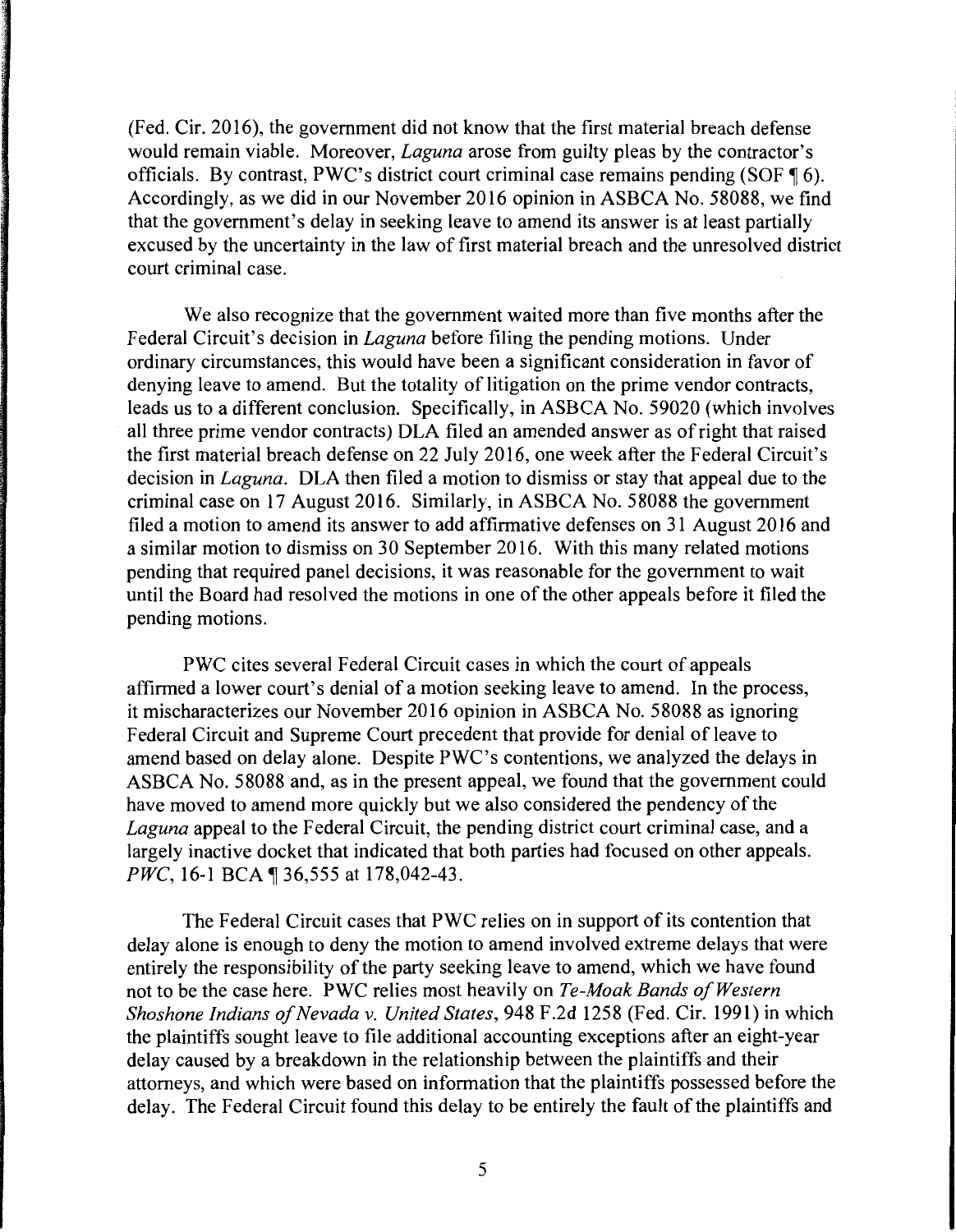held that the non-moving party had suffered an undue delay. *Id.* at 1262-63. Similarly, PWC's reliance on *Cencast Services, L.P. v. United States,* 729 F.3d 1352 (Fed. Cir. 2013) is misplaced because the court of appeals found that the plaintiff made a late attempt to introduce a new legal theory that it had known about for 15 years but had failed to raise, including during a five-year period in which it could have sought leave to amend its pleadings. *Id.* at 1364.

PWC also contends that it will be prejudiced if we grant leave to DLA to introduce new issues into the appeal so many years after the filing. PWC contends that discovery is far along (although DLA disputes this) and that it will have to invest significant additional resources to conduct new discovery if we allow the amendment. These concerns are not unfounded but in our view must be considered along with several other factors.

In weighing a motion to amend, a tribunal must consider the hardship to the moving party if leave to amend is denied, the reason the moving party failed to include the material in the original pleading, and the injustice resulting to the party opposing the motion should it be granted. *Childers v. Mineta,* 205 F.R.D. 29, 32 (D.D.C. 2001) (citing 6 CHARLES ALAN WRIGHT, ARTHUR R. MILLER & MARY KAY KANE, FEDERAL PRACTICE AND PROCEDURE§ 1487 (3d ed.)). With respect to the first of these considerations, the government will be prejudiced if leave to amend is denied because this is the only opportunity it will have to defend PWC's contract claims. As for the second, we have already determined that the government had at least some basis for waiting to file the proposed amendment.

Third, PWC's concerns about the prejudice caused by a need to conduct additional discovery are speculative in light of our decision to stay this case for one year, as discussed in part II below. By that point, the criminal case may be at or near resolution. If that case is dismissed or PWC is found not guilty, the government's first material breach defense may not be viable and may not need to be addressed. *See Laguna,* 828 F.3d at 1368-69. On the other hand, if the district court case results in a guilty plea or a guilty verdict, that may be ground for summary disposition of this case. *Id.* Accordingly, there is a substantial chance that allowing the amendment at this stage either will not make this appeal more complicated or may actually simplify it.

DLA's motion for leave to amend its answer to assert first material breach defenses is granted. Its motion with respect to laches is denied. We accept the proposed answer as filed, except the laches defense is stricken.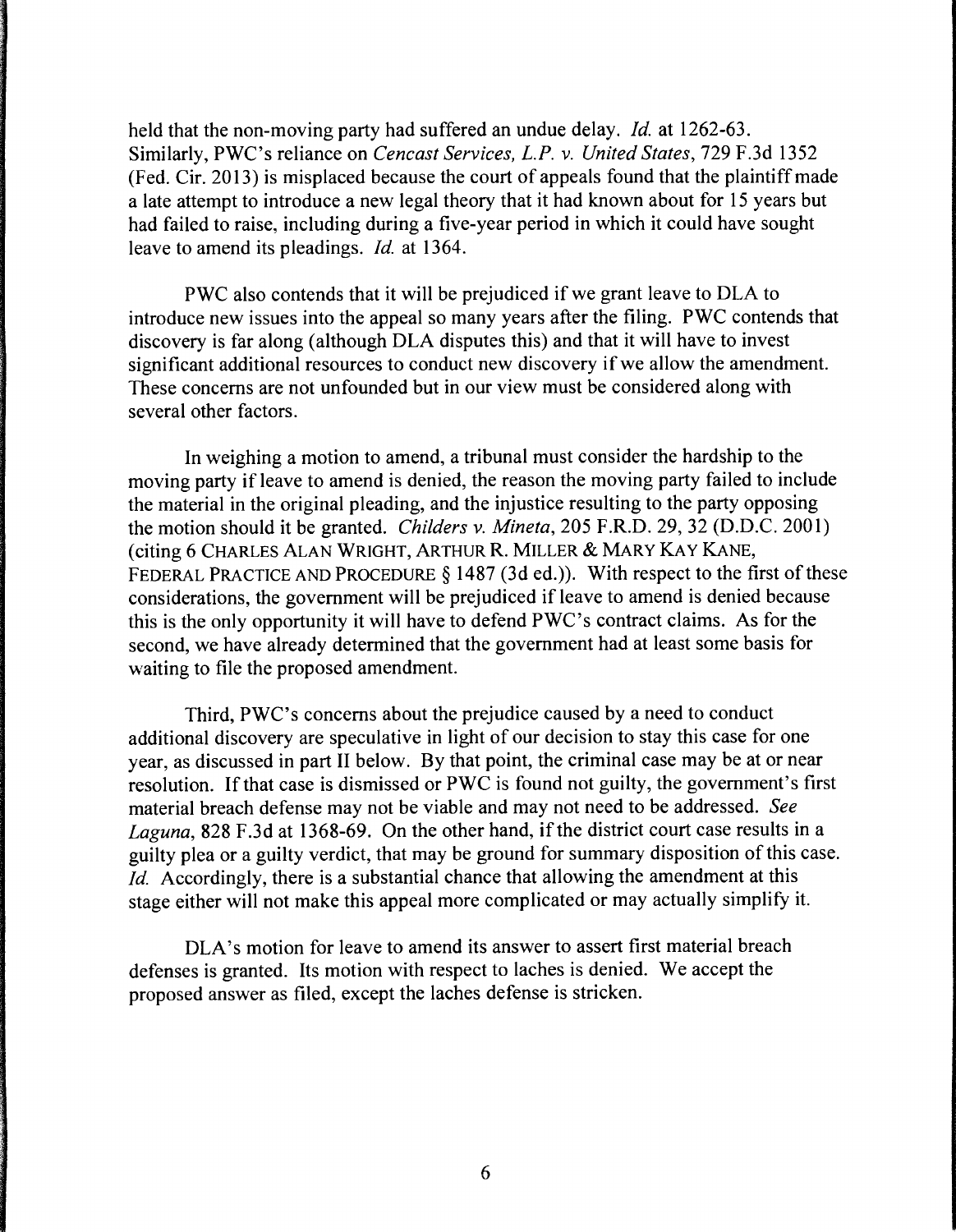### II. Motion to Dismiss or Stay

We recently denied two DLA motions to dismiss PWC appeals due to the criminal case but granted its alternative motion to stay (for one year). *PWC*, ASBCA No. 58088, 17-1 BCA | 36,589; *PWC*, ASBCA No. 59020, 17-1 BCA 136,630. As in those appeals, DLA has submitted a letter from the United States Attorney for the Northern District of Georgia, John A. Horn, requesting that DLA seek dismissal or stay of this appeal (mot., ex. 10). Our recent *PWC* decisions identify the applicable precedent and explain our attempts to balance the interests of the government in the criminal case and PWC in proceeding with these appeals. We do not believe that it is necessary to go through that analysis again at length. As in those two appeals, we conclude that it is not appropriate to dismiss this appeal but we will stay it for one year to allow the criminal case to proceed.

In our 8 December 2016 decision in ASBCA No. 58088, we identified four opinions from the Federal Circuit and its predecessor court, the Court of Claims, that demonstrate that our reviewing court generally has been amenable to requests for a stay when there is a parallel criminal matter. *Peden* v. *United States,* 512 F .2d 1099 (Ct. Cl. 1975); *Litton Systems, Inc.* v. *United States,* 215 Ct. Cl. 1056 (1978); *Luigi Goldstein, Inc.* v. *United States,* 217 Ct. Cl. 733 (1978); and *Afro-Lecon, Inc.* v. *United States, 820 F.2d 1198, 1202 (Fed. Cir. 1987). Other than a passing reference to Afro-Lecon,* PWC fails to cite these cases and thus does not contend that we misunderstood or misapplied them in some way.

Instead, PWC spends a considerable amount of space discussing Board appeals where we declined to dismiss or stay an appeal (app. opp'n at 34-37). *BAE Sys. Tactical Vehicle Sys. LP,* ASBCA No. 59491, 16-1BCA,36,450; *Kellogg Brown* & *Root Services, Inc.,* ASBCA Nos. 57530, 58161, 16-1BCA,36,449; *Kellogg Brown*  & *Root Services, Inc.,* ASBCA Nos. 56358, 57151, 11-1BCA,34,614; *Suh'dutsing Technologies, LLC,* ASBCA No. 58760, 15-1BCA,36,058; *TRW, Inc.,* ASBCA Nos. 51172, 51530, 99-2 BCA ¶ 30,407. But none of these appeals involved a parallel criminal case. Accordingly, we believe that the precedential decisions from the Federal Circuit and the Court of Claims are the controlling cases. And, as we observed in our December 2016 opinion, those cases demonstrate that "it has long been the practice to 'freeze' civil proceedings when a criminal prosecution involving the same facts is warming up or under way." *PWC*, 17-1 BCA 136,589 (citing *Peden*, 512 F.2d at 1103).

PWC also requests that, if we determine that a stay is in order, we allow PWC to move forward with discovery, dispositive motions, and a hearing on its affirmative claims, staying only the government's first material breach defenses (app. opp'n at 37). We do not believe that this is the appropriate way to proceed. We are not as optimistic as PWC that the discovery issues can be so easily separated. As the Federal Circuit